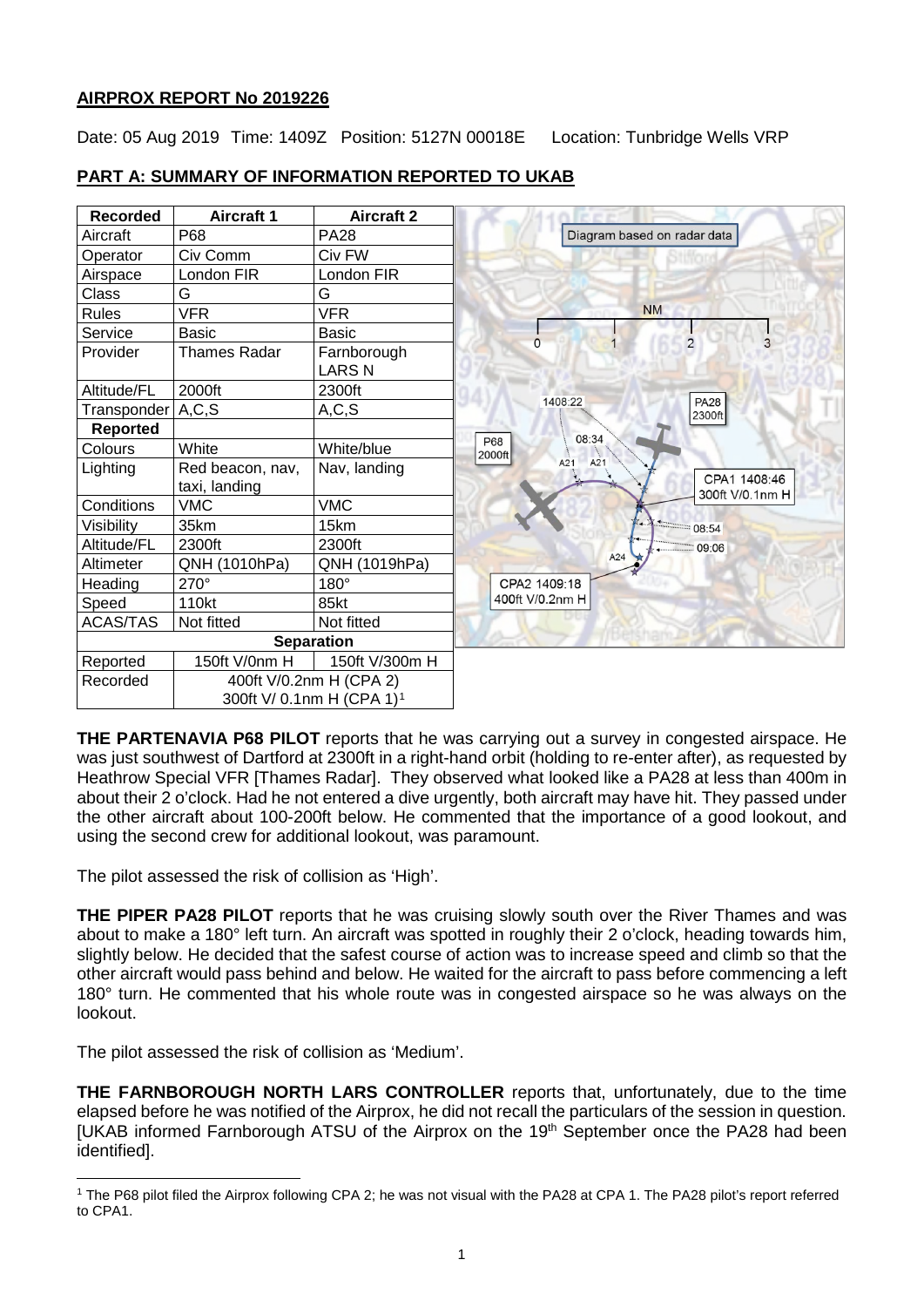**THE THAMES RADAR CONTROLLER** reports that he had no recollection of the event and did not notice an issue at the time because it was not reported on the R/T.

### **Factual Background**

The weather at Biggin Hill was recorded as follows:

METAR EGKB 051350Z 22011KT 190V260 9999 SCT045 22/14 Q1010=

#### **Analysis and Investigation**

#### **UKAB Secretariat**

The P68 and PA28 pilots shared an equal responsibility for collision avoidance and not to operate in such proximity to other aircraft as to create a collision hazard<sup>[2](#page-1-0)</sup>. If the incident geometry is considered as converging then the PA28 pilot was required to give way to the P68<sup>[3](#page-1-1)</sup> at the initial crossing point CPA1.

The Manual of Air Traffic Services, Part  $1<sup>4</sup>$  $1<sup>4</sup>$  $1<sup>4</sup>$  states that pilots must be advised if a service commences, terminates or changes when entering or leaving CAS.

### **NATS Farnborough Investigation Report.**

It is NATS policy to provide a single investigation report for all NATS units involved. However, in this instance the NATS report contained no information regarding the Farnborough involvement because an in-house NATS delay meant that notification did not get to Farnborough in time for them to retain any RT recordings and so there was little of value that could be added from the Farnborough perspective.

#### **NATS Swanwick Investigation Report.**

The P68 pilot was conducting a survey flight on an east-west track to the south of London City, which took place partially outside Controlled Airspace. Whilst established on the Thames frequency the P68 came into close proximity with the PA28 which was operating outside Controlled Airspace. There was no report of an Airprox made to the controller who was providing the P68 pilot with a service at the time, however, the pilot subsequently filed an Airprox report on the event.

The P68 pilot contacted the Thames Radar controller at 1231:46 (all times UTC) to request Zone entry to the London City Control Area (CTA) for a survey flight. The pilot was issued a clearance to enter the zone, VFR, not above 2400ft at 1233:44. He reported he would be conducting a survey by flying east-west tracks, crossing the boundary of Class D to Class G, and therefore being outside Controlled Airspace on the eastern portion of each run. Figure 1 shows the approximate turn/hold area that the P68 occupied with straight east-west runs being made between the two.

l

<span id="page-1-1"></span><span id="page-1-0"></span><sup>&</sup>lt;sup>2</sup> SERA.3205 Proximity.<br><sup>3</sup> SERA.3210 Right-of-way (c)(2) Converging.

<span id="page-1-2"></span><sup>&</sup>lt;sup>4</sup> Section 1, Chapter 6, Page 2, ATS Surveillance Systems.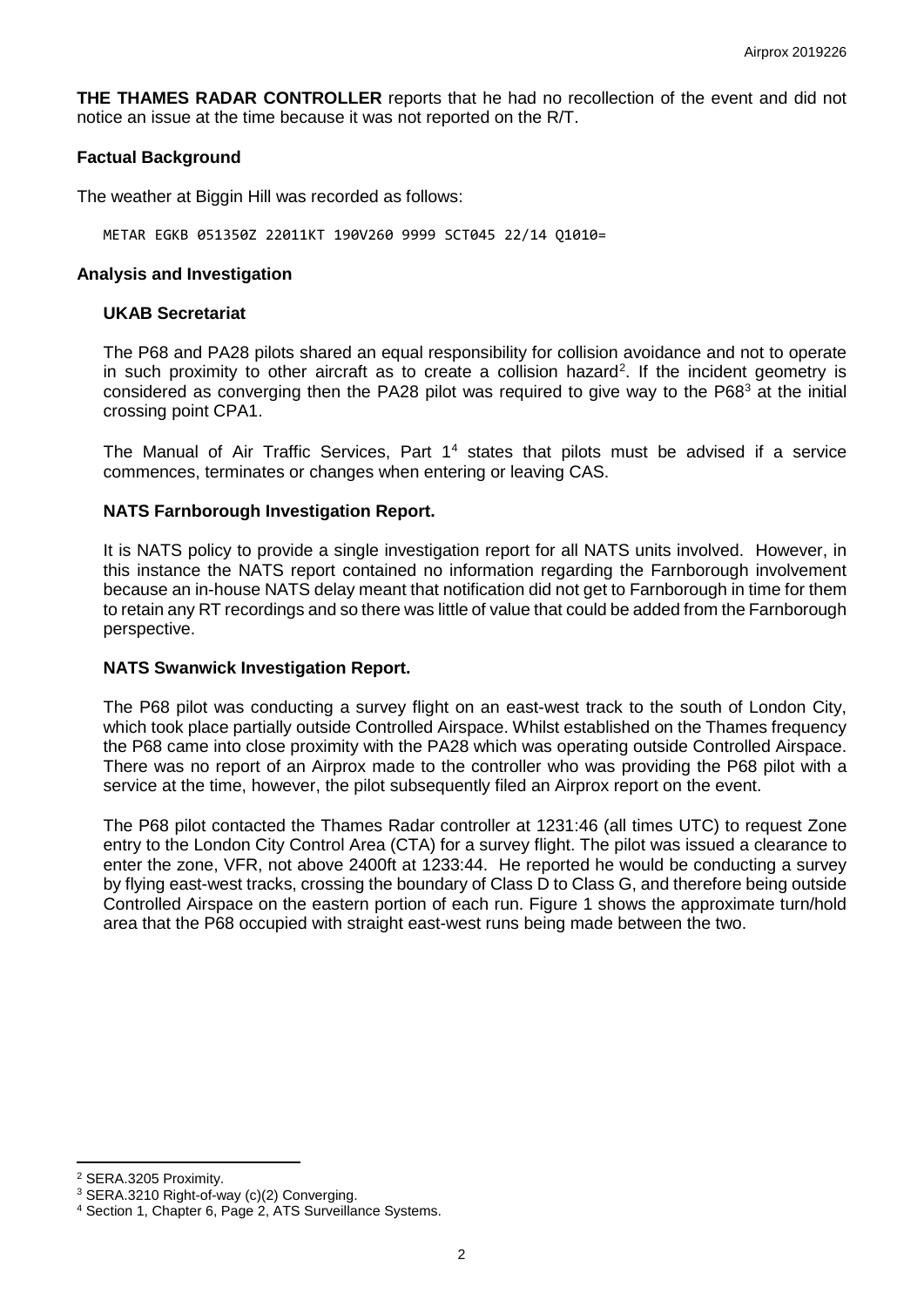

Figure 1.

The Thames Radar controller informed the P68 pilot that they may have to hold before commencing a run at some points during the flight, due to inbound traffic. The aircraft entered the London City CTA and the pilot was issued a Radar Control Service at 1235:52, with the strip being marked accordingly. The pilot continued with their tasking, completing a number of planned runs during a period of more than one hour and thirty minutes. During this period the pilot was requested to hold, prior to commencing the next run, on a number of occasions. Also, during this time there were two controller handovers, the first at 1259 and the second at 1405. At no time as the aircraft entered or left Controlled Airspace was the service changed from Radar Control Service by any of the subsequent controllers.

At 1402:12, after completing 12 runs, the pilot requested to restart the eastbound run which they had commenced shortly before. The controller approved this, stating they could return to the beginning of the run, although they would need to hold before recommencing. The aircraft however continued on the easterly run. A second crewman on board the P68, subsequently questioned what they had been cleared for. This crewman stated that they were heading to the end of that run and were going to hold. The controller approved this course of action because holding at either end would keep the aircraft clear of a Biggin Hill arrival.

The P68 left the London City CTA, and therefore left Controlled Airspace, at 1405:14. There was then a controller change, with the new controller being in place and beginning their first transmission at 1406:18. Shortly before this transmission, the P68 was at 2100ft and the PA28, which was displaying mode A code 5020 and tracking in a southerly direction. was at 2200ft. The 2 aircraft were 4.9nm apart. See Figure 2.



Figure 2. Squawk 5020 PA28.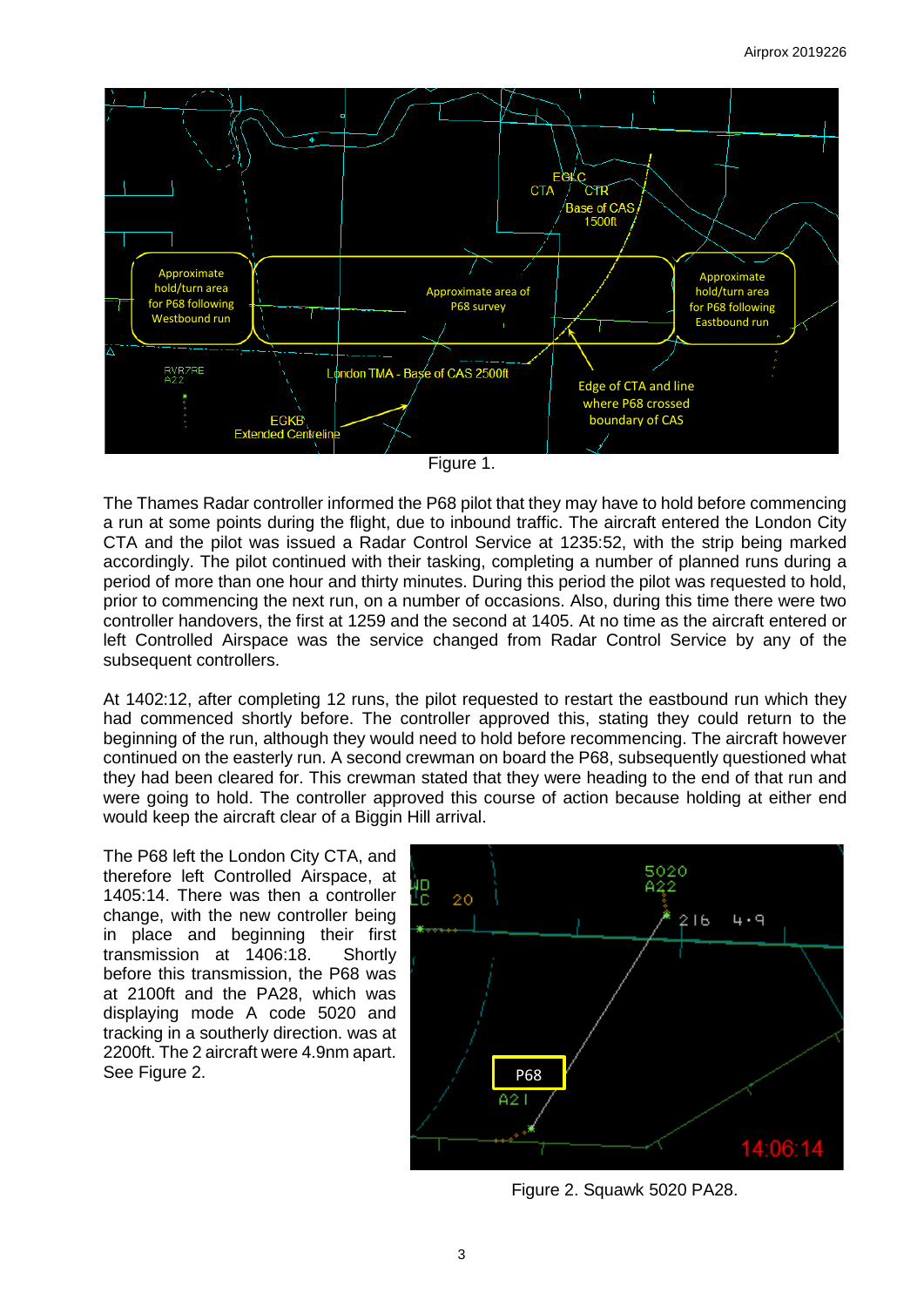Whilst the P68 was holding in a right-hand orbit outside Controlled Airspace, Low Level Short Term Conflict Alert (STCA) activated with a Biggin Hill inbound at 1407:13, see Figure 3. Traffic information on the P68 was passed to the pilot of the Biggin inbound five secs later, as STCA deactivated.



Figure 3.

At this point the PA28, indicating altitude 2200ft was 2.8nm north of the P68, tracking in a southerly direction. The controller then continued to issue instructions to other aircraft during a busy period on the sector. The P68 continued holding in a right-hand orbit, whilst the Biggin Hill inbound was issued further instructions for the approach at Biggin Hill. The P68 subsequently came into close proximity to the PA28 during this orbit, passing 0.1nm behind and 300ft below, Figure 4.

NATS ATSI Note: Figure 4 shows a screenshot of CPA1 from the Node Replay system, Figure 5 shows a screenshot from the Thames Radar controller's radar display at this point illustrating the clutter and overlap of the P68/PA28 information.



Figure 4. CPA1.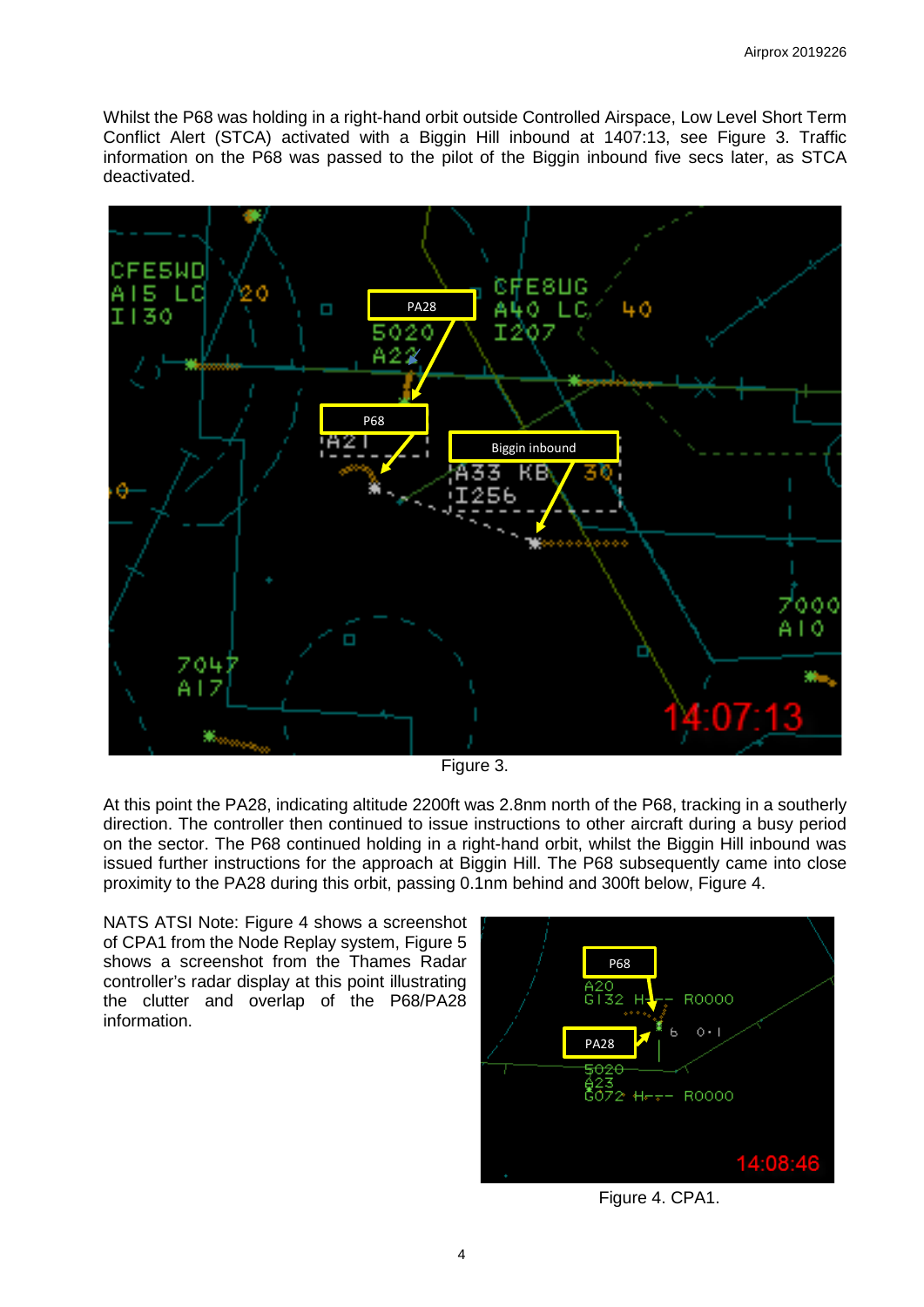

Figure 5. (P68/PA28 callsigns overlapping.)

The Mode C of the P68 changed from indicating 2100ft to 2000ft on the radar sweep prior to CPA1; however, the extrapolated descent rate remained at 0fpm throughout. After passing behind the PA28, the P68 continued in the right-hand orbit, turning back towards the PA28 and coming into close proximity for a second time at CPA2, passing in front of the PA28 at a range of 0.2nm and 400ft at 1409:18, see Figure 6.



Figure 6. CPA2.

The Thames Radar controller then transmitted to the P68 pilot that they were clear to commence their next westbound run at 1409:26, which the pilot acknowledged. This run was completed, followed by a further eastbound run before the pilot reported that they had completed their tasking and were heading to Rochester to carry out a survey in that area. The controller then agreed a Basic Service outside Controlled Airspace with the pilot and requested that they report leaving the frequency. The pilot subsequently reported leaving the frequency for Southend at 1421:17, thanking the controller for their help. The P68 pilot made no reference to an Airprox whilst on the Thames Radar frequency.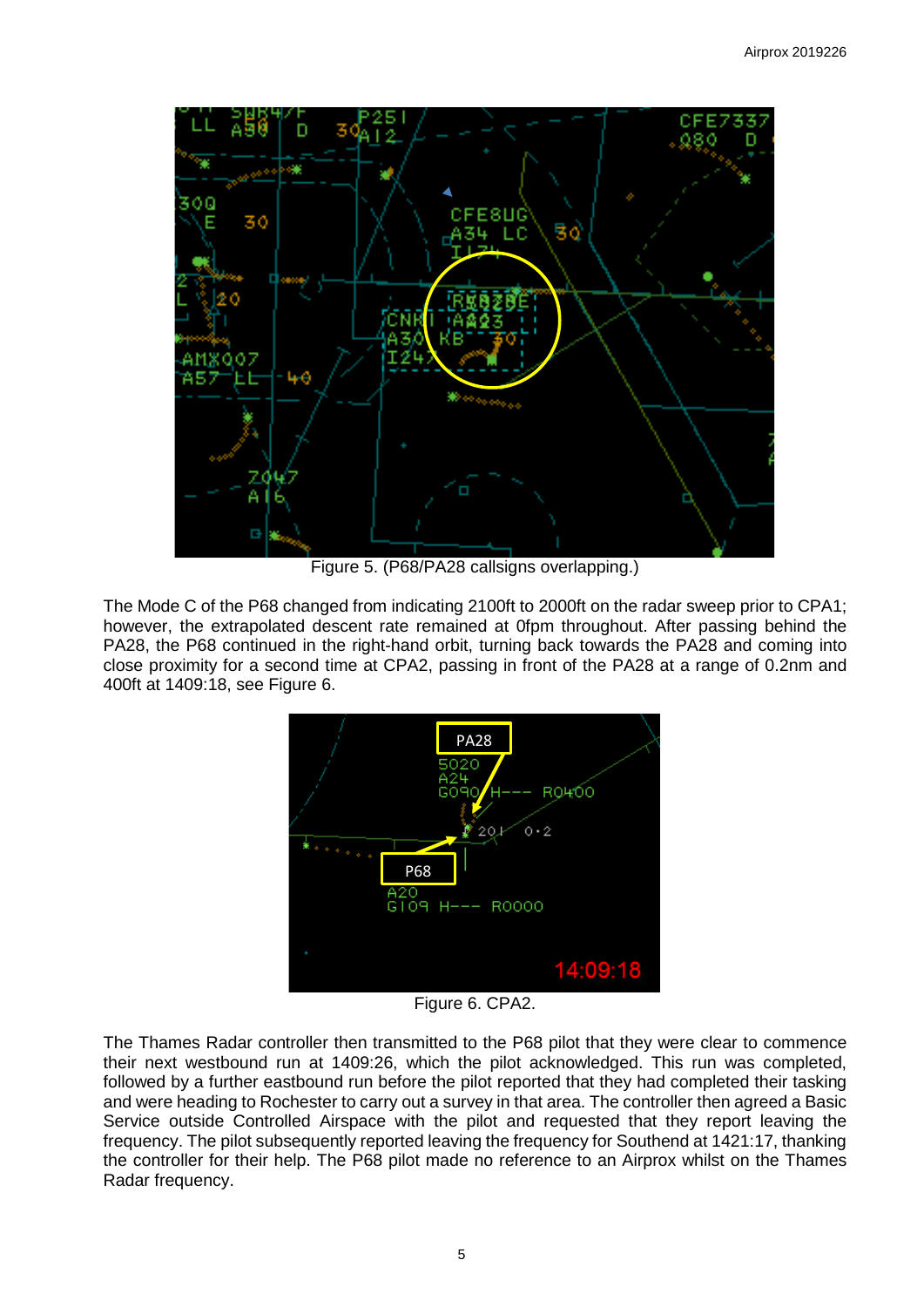Because the flight would be making multiple runs, and therefore having the service changed on multiple occasions, some controllers who routinely handle these types of flights have adopted a practice of agreeing with pilots, from the outset, that they would be under a Radar Control Service whilst inside Controlled Airspace and a Basic Service whilst outside. This practice however varies from controller to controller, with some not employing it. The controller who was in position at the time of the Airprox reported that they would normally agree a *"Radar Control Service inside Basic Service outside Controlled Airspace"* with the pilot at the commencement of the survey and assumed it had been agreed in this case. The P68 pilot's report stated that they believed they were in receipt of a Basic Service at the time of the Airprox.

The Thames Radar controller commented that since the event they had been careful to re-iterate the type of service being provided to the pilots of similar flights, when taking over a position. The controller stated that whilst the service being provided can be manually input into EXCDS, there is no quick way to show Radar Control Service inside and Basic Service outside Controlled Airspace.

The investigation methodology led this report to conclude that the event was NATS Causal. However, the pilot's report stated that they believed they were in receipt of a Basic Service at the time of the Airprox. Given this fact, it should be noted that there are causal elements in this event other than the Thames Radar controller. Rather, the actions of the controller were contextual in an event which was a conflict resolved by see-and-avoid in Class G airspace.

## **Summary**

An Airprox was reported when a P68 and a PA28 flew into proximity near Tunbridge Wells at 1409hrs on Monday 5<sup>th</sup> August 2019. Both pilots were operating under VFR in VMC, the P68 pilot in receipt of a Basic Service from Thames Radar and the PA28 pilot in receipt of a Basic Service from Farnborough LARS N.

## **PART B: SUMMARY OF THE BOARD'S DISCUSSIONS**

Information available included reports from the pilots, area radar and R/T recordings and reports from the appropriate ATC and operating authorities. Relevant contributory factors mentioned during the Board's discussions are highlighted within the text in bold, with the numbers referring to the Contributory Factors table displayed in Part C.

The Board noted that both pilots were operating under VFR, in receipt of a Basic Service, the PA28 from Farnborough LARS N and the P68 from Thames Radar, although this service had not been agreed at the time. Because an Airprox was not reported on the Farnborough or Thames frequencies at the time, the controllers involved had no recollection of the event when subsequently advised that an Airprox had been filed. Consequently, they were not able to complete a report. The Board reiterated the value of informing ATC of any Airprox as soon as possible so that controllers and other pilots could preserve any information and make notes as appropriate.

The Board first discussed the actions of the Thames Radar controller. The P68 pilot had been carrying out a survey flight to the south of London City airport, which involved entering and leaving CAS. When entering CAS on his first flight the pilot was informed that he was under a Radar Control Service. However, during subsequent changes of entering and leaving CAS, the type of service being provided to the P68 pilot was not advised. In accordance with the procedures stated in the Manual of Air Traffic Services, Part 1 (**CF1**) this information should have been advised to the pilot. During the survey, which encompassed 12 runs, the controller position had changed on 2 occasions. The controller who was in position at the time of the Airprox assumed that the P68 pilot had been advised that he would be provided with a Radar Control Service inside CAS and a Basic Service outside because this was a common method of operation at Thames Radar. However, on both controller handovers, no mention had been made about any agreement with the P68 pilot on the types of service being provided. Nevertheless, the Board noted that it appeared that the P68 pilot believed that he was in receipt of a Basic Service because that was the ATS he had stated in his Airprox report.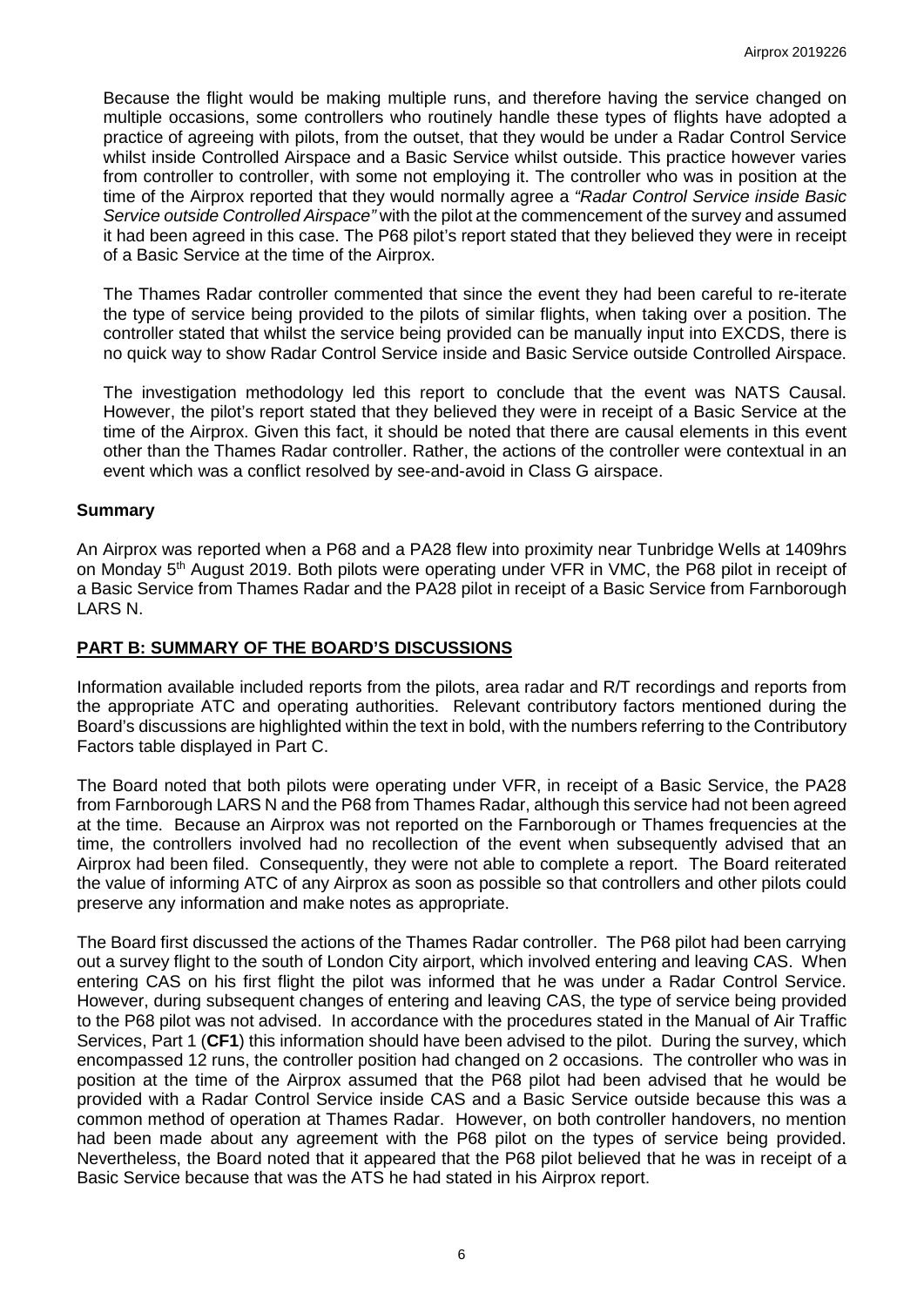In the period leading up to the Airprox, the P68 pilot had completed an eastbound track and had been instructed to hold, taking up a right-hand orbit in the agreed position to the southeast of London City airport, outside CAS. Shortly after the last controller handover in the period, Short Term Conflict Alert (STCA) activated momentarily between the P68 and a Biggin Hill inbound aircraft. At the time the PA28, at 2200ft, was 2.8nm north of the PA28 tracking south. The P68 was in a right turn at 2100ft. About 90 seconds later the P68, still in a right-hand orbit, passed 0.1nm behind the PA28 and 300ft below, CPA1. Vertical separation had increased because the PA28 pilot had seen the P68 and had climbed to avoid. The P68 pilot did not see the PA28 at this time. Although under a Basic Service there was no requirement to monitor the progress of the two aircraft (**CF2**),some members wondered why the controller had not noticed their close proximity, especially because he would have turned his attention to the position of the P68 after STCA had activated. A Civil Controller member commented that because the PA28 was only showing its squawk and not a code/callsign conversion its SSR label would not have been readily noticeable to the controller. It was also noted that STCA had not activated between the subject aircraft, either at this time or, subsequently, when the two aircraft came into close proximity after the P68 had continued his right-hand orbit. The NATS advisor commented that, to reduce the amount of nuisance alerts for the Thames radar controller, certain squawks are filtered out from the STCA system and this was the situation between these 2 aircraft (**CF3**).

On the subsequent CPA2, which occurred approximately 30secs after CPA1, the radar recordings show the P68 passing in front of the PA28 at a range of 0.2nm, 400ft below. This time the P68 pilot saw the PA28, and descended to avoid. The PA28 pilot confirmed later that he had retained visual contact with the P68 throughout and was not unduly perturbed because he could see that the P68 was below him. The Board noted that 2 Airprox had occurred: in the first encounter the PA28 pilot had seen the P68 but the P68 pilot had not seen the PA28; in the second encounter both pilots were in visual contact with each other as the P68 turned towards the PA28 from behind, albeit the P68 pilot only at a late stage. The 2 pilots' description of events and estimates of separation thus applied to different CPAs. Notwithstanding, both CPAs had similar separations, and in both encounters at least one of the pilots was visual with the other aircraft at all times.

Because neither controller issued Traffic Information to either pilot and they had been operating on different frequencies, the pilots had no situational awareness of the other aircraft (**CF4**). The P68 pilot only became aware of the PA28 when he saw it at a range of less than 400m (**CF5**), by which time he was concerned by the proximity of the other aircraft (**CF6**).

The Board then debated the risk within this incident. Some members initially believed that the risk was Category B (safety much reduced below the norm) for both encounters, and especially the second encounter where the P68 had seen the PA28 fairly late. However, on further consideration they agreed with the majority that, although the two aircraft had been in sufficiently close proximity that safety had been degraded, both pilots had taken sufficiently timely and effective action in their separate cases such that 300-400ft height separation at the CPAs did not constitute safety being 'much reduced below the norm'. They also noted that the PA28 pilot had been visual with the P68 throughout and had reported the risk as only 'Medium' (he subsequently confirmed that he had been in contact with the P68 at CPA2, assessing that there had been no risk of a collision). For his part, although the P68 pilot had reported 'diving urgently' and a 'High' risk of collision in the second encounter, in achieving 400ft and 0.2nm separation, the Board felt that his perception of the risk may have been elevated by the surprise factor of suddenly seeing an aircraft in close proximity. Accordingly, the Board assessed the risk as Category C for both encounters; both pilots had removed the risk of collision in a timely and effective manner in the respective encounters in that they had seen the other aircraft.

Noting the non-sighting of the PA28 by the P68 pilot in the first encounter, and the subsequent latesighting of the PA28 in the second encounter, the Board reflected on similar single-pilot survey incidents that had been reviewed during the meeting (Airprox 2019201, 2019208, 2019225 and 2019227) and resolved to recommend that 'The P68 operating company considers further mitigations to MAC for survey operations' and that 'The CAA considers mandating additional cockpit crew to enable enhanced lookout for single-pilot survey operations'.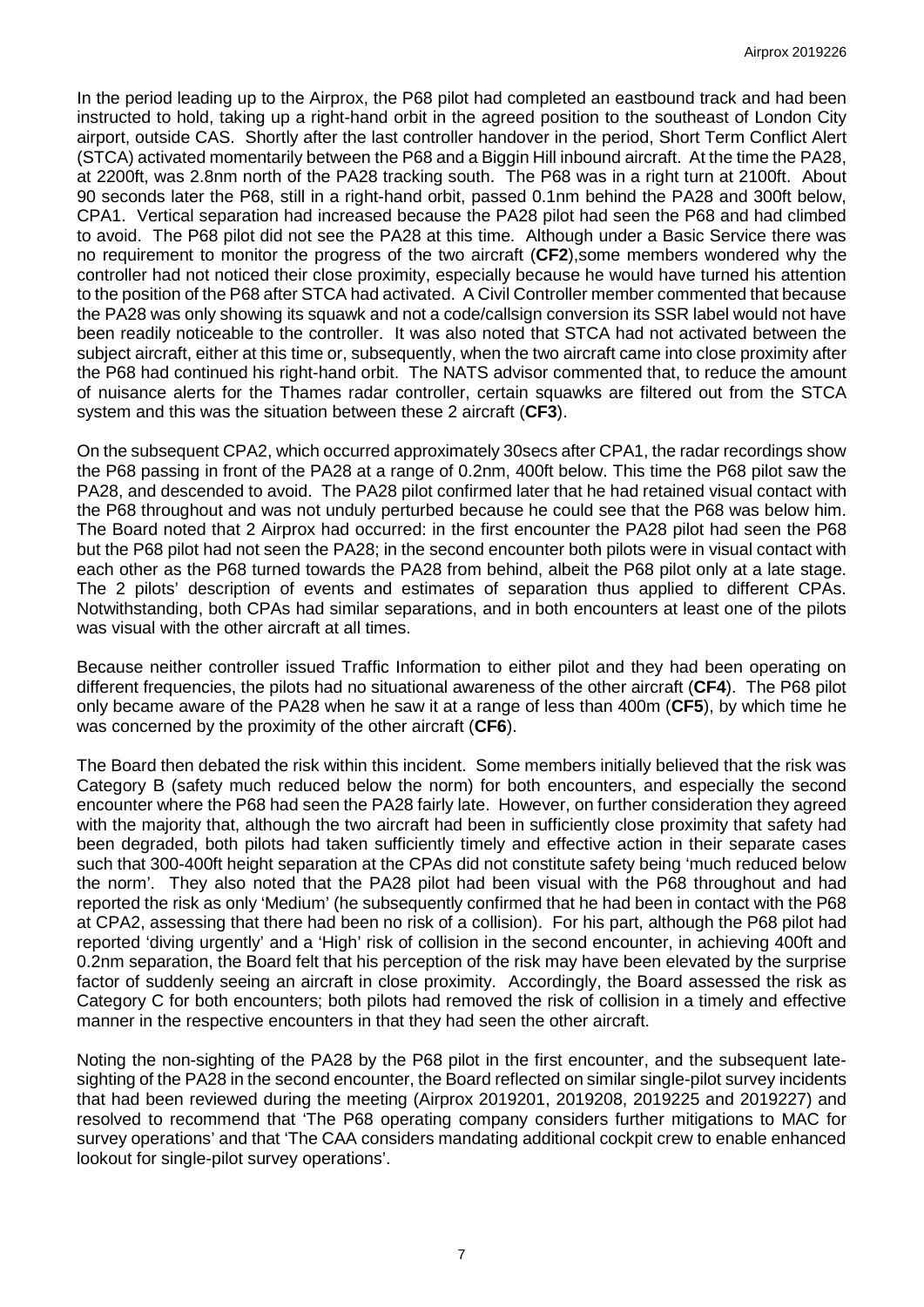# **PART C: ASSESSMENT OF CONTRIBUTORY FACTORS AND RISK**

## Contributory Factors:

|              | 2019226                                                               |                                            |                                                                  |  |  |  |  |  |  |  |
|--------------|-----------------------------------------------------------------------|--------------------------------------------|------------------------------------------------------------------|--|--|--|--|--|--|--|
| CF.          | Factor                                                                | <b>Description</b>                         | Amplification                                                    |  |  |  |  |  |  |  |
|              | <b>Ground Elements</b>                                                |                                            |                                                                  |  |  |  |  |  |  |  |
|              | • Regulations, Processes, Procedures and Compliance                   |                                            |                                                                  |  |  |  |  |  |  |  |
| $\mathbf{1}$ | <b>Human Factors</b>                                                  | • ATM Regulatory Deviation                 | Regulations and/or procedures not complied with                  |  |  |  |  |  |  |  |
|              | • Situational Awareness and Action                                    |                                            |                                                                  |  |  |  |  |  |  |  |
| 2            | Contextual                                                            | • Situational Awareness and Sensory Events | Not required to monitor the aircraft under the agreed<br>service |  |  |  |  |  |  |  |
|              | • Electronic Warning System Operation and Compliance                  |                                            |                                                                  |  |  |  |  |  |  |  |
| 3            |                                                                       | • Any other event                          | <b>STCA filtering</b>                                            |  |  |  |  |  |  |  |
|              | <b>Flight Elements</b>                                                |                                            |                                                                  |  |  |  |  |  |  |  |
|              | <b>.</b> Situational Awareness of the Conflicting Aircraft and Action |                                            |                                                                  |  |  |  |  |  |  |  |
| 4            | Contextual                                                            | • Situational Awareness and Sensory Events | Generic, late, no or incorrect Situational Awareness             |  |  |  |  |  |  |  |
|              | • See and Avoid                                                       |                                            |                                                                  |  |  |  |  |  |  |  |
| 5            | <b>Human Factors</b>                                                  | • Monitoring of Other Aircraft             | Late-sighting by one or both pilots                              |  |  |  |  |  |  |  |
| 6            | <b>Human Factors</b>                                                  | • Perception of Visual Information         | Pilot was concerned by the proximity of the other<br>aircraft    |  |  |  |  |  |  |  |

Risk of Collision: C

#### Recommendations:

- 1. The P68 operating company considers further mitigations to MAC for survey operations.
- 2. The CAA considers mandating additional cockpit crew to enable enhanced lookout for single-pilot survey operations.

#### Safety Barrier Assessment<sup>[5](#page-7-0)</sup>

In assessing the effectiveness of the safety barriers associated with this incident, the Board concluded that the key factors had been that:

## **Ground Elements:**

**Regulations, Processes, Procedures and Compliance** were assessed as **partially effective** because the Thames controller did not inform the P68 pilot of a change of Air Traffic Service when entering or leaving CAS.

## **Flight Elements:**

 $\overline{\phantom{a}}$ 

**Situational Awareness of the Conflicting Aircraft and Action** were assessed as **ineffective** because the P68 and PA28 pilots were not informed about the presence of the other aircraft and they were on different frequencies.

<span id="page-7-0"></span><sup>&</sup>lt;sup>5</sup> The UK Airprox Board scheme for assessing the Availability, Functionality and Effectiveness of safety barriers can be found on the [UKAB Website.](http://www.airproxboard.org.uk/Learn-more/Airprox-Barrier-Assessment/)